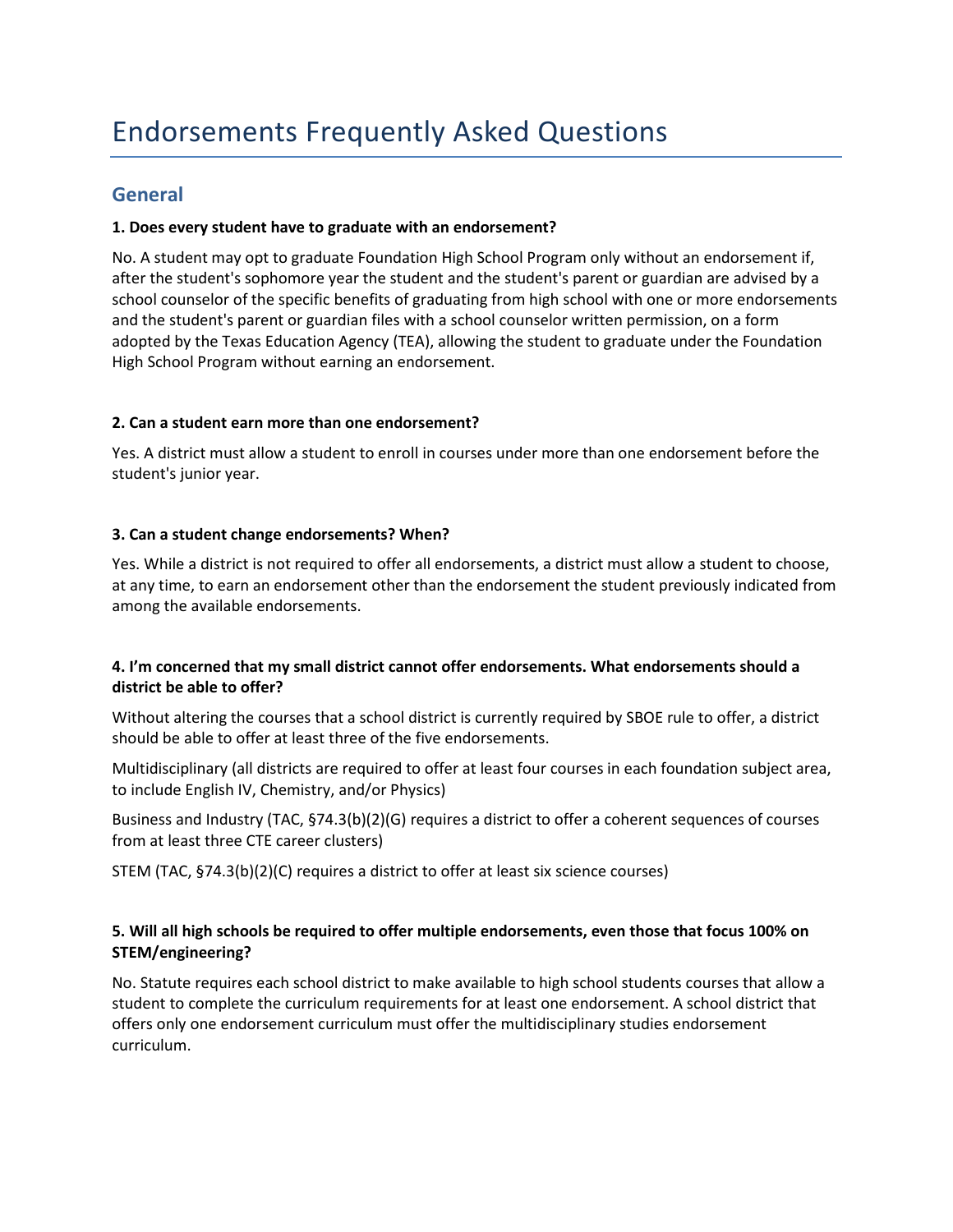## **6. The new graduation rules include the following statement, "This section does not entitle a student to remain enrolled to earn more than 26 credits." Does this mean that a student cannot earn more than 26 credits?**

No. This statement means that a student is not entitled to continue earning credits to earn endorsements indefinitely. A district may permit a student to earn more than 26 credits, but has the authority to deny a student's request to continue earning credits beyond the 26 if the district determines that the student has sufficient credits to graduate with an endorsement.

## **7. May a course satisfy both a foundation and an endorsement requirement?**

Yes. A course completed as part of the set of four courses needed to satisfy an endorsement requirement may also satisfy a requirement under the Foundation High School Program, including an elective requirement. A student must still earn a total of 26 credits to graduate on the Foundation High School Program with an endorsement.

## **8. Do districts have the authority to require Algebra II or other specific courses for all endorsements?**

Yes. School districts have the authority to establish requirements in addition to what the state requires of students for graduation. This is a local decision.

## **9. Who decides what constitutes a coherent sequence of courses?**

Each local school district has the authority to determine a coherent sequence of courses and identify courses within that sequence as advanced courses for the purposes of satisfying an endorsement requirement, provided that prerequisites are followed.

## **10. In some endorsement options there doesn't seem to be a clear sequence. Will the district determine the sequence in these cases?**

Yes. A school district determines the specific set of courses each student must complete to earn an endorsement, provided that prerequisites are followed and that the set of courses meets the requirements of the options listed for an endorsement in SBOE rule.

**11. Should planning be approached by picking an endorsement and then planning the courses necessary to obtain that particular endorsement, or should it be approached by first picking courses and then discovering which endorsement area the sequence fits (at a later time)?**

This is a local decision.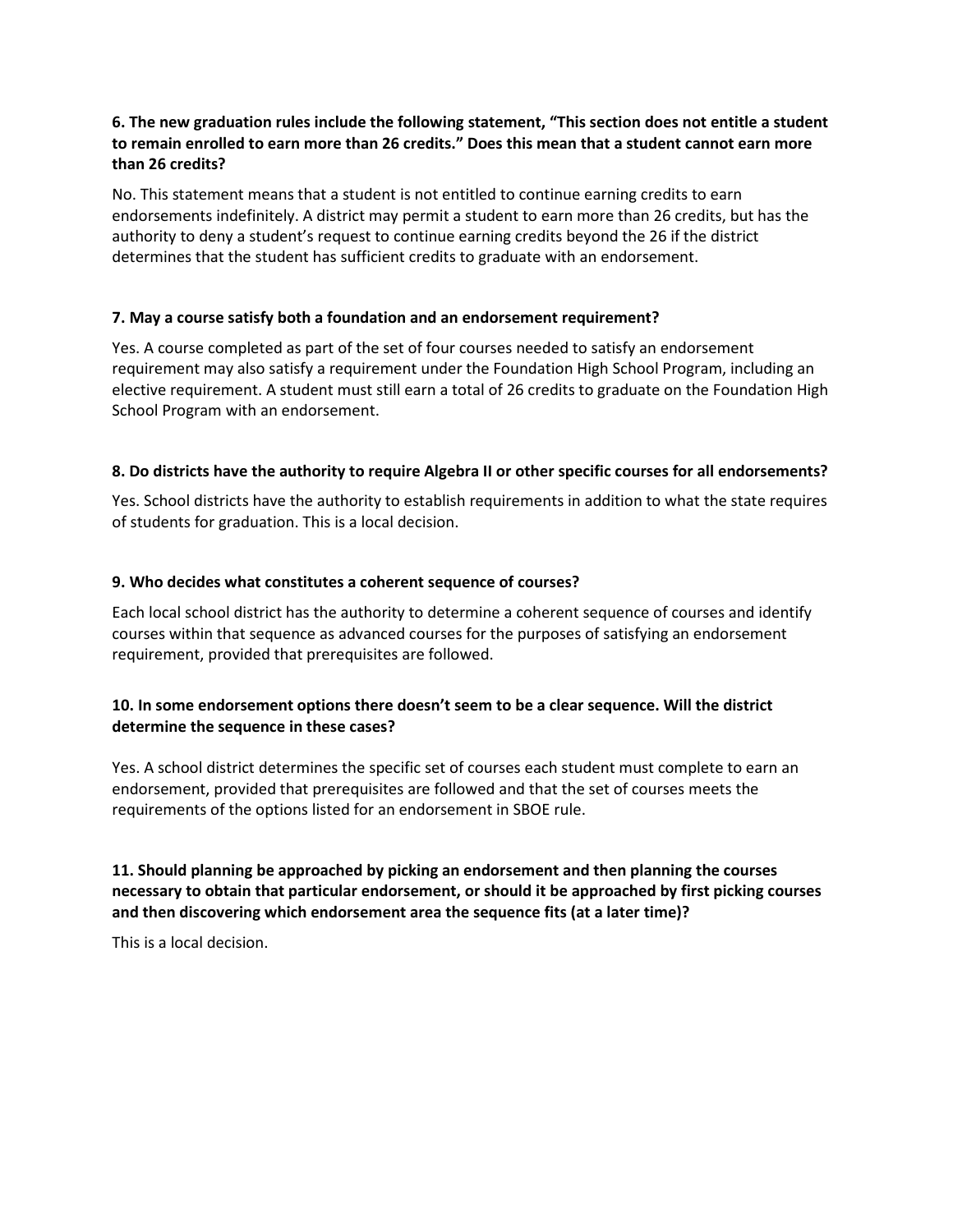## **12. Are students required to meet each of the options listed under an endorsement area, or they required to only meet one of the options?**

To earn an endorsement a student must complete any specific course requirements and one set of requirements identified in the endorsement rules. For example, to earn a business and industry endorsement, a student must complete the course requirements for CTE or the course requirements for English language arts electives, but not both.

## **13. Under the endorsements for which CTE courses are an option, is there a list of "advanced CTE courses that are the third or higher course in a sequence"?**

There is not a list of such courses. A school district may define advanced CTE courses keeping in mind the requirement that the course be the third or higher course in a sequence.

## **14. Can Career Preparation be used as the final course in a sequence for an endorsement for which there are CTE course options?**

No. Career Preparation may be used as one of the courses in the coherent sequence, but the final course must come from one of the career clusters listed in the rule.

## **15. If a student takes two CTE courses in his/her final semester, each from a different endorsement area, which endorsement would the student earn?**

If a student takes two CTE courses that align with two different endorsement areas, the local school district must determine which course is part of the coherent sequence of courses for that student. The career cluster of that course would determine which endorsement the student earns. This is a local decision.

## **STEM**

### **1. Can AP Physics I satisfy the physics requirement for the STEM endorsement?**

Yes. College Board Advanced Placement and International Baccalaureate courses may be substituted as appropriate for required courses.

### **2. Can Principles of Technology satisfy the physics requirement in the STEM endorsement?**

Yes. Principles of Technology addresses all of the TEKS for physics and credit may not be earned for both physics and Principles of Technology to satisfy science credit requirements.

## **3. The fifth option under the STEM endorsement says "a coherent sequence of three additional credits." What does this mean?**

Students may earn a STEM endorsement by successfully completing Algebra II and three additional credits from no more than two of the following categories: the STEM CTE career cluster, computer science courses that may satisfy a STEM endorsement, mathematics courses beyond Algebra II, or science courses. The three additional credits must be a coherent sequence of courses as determined by the local district.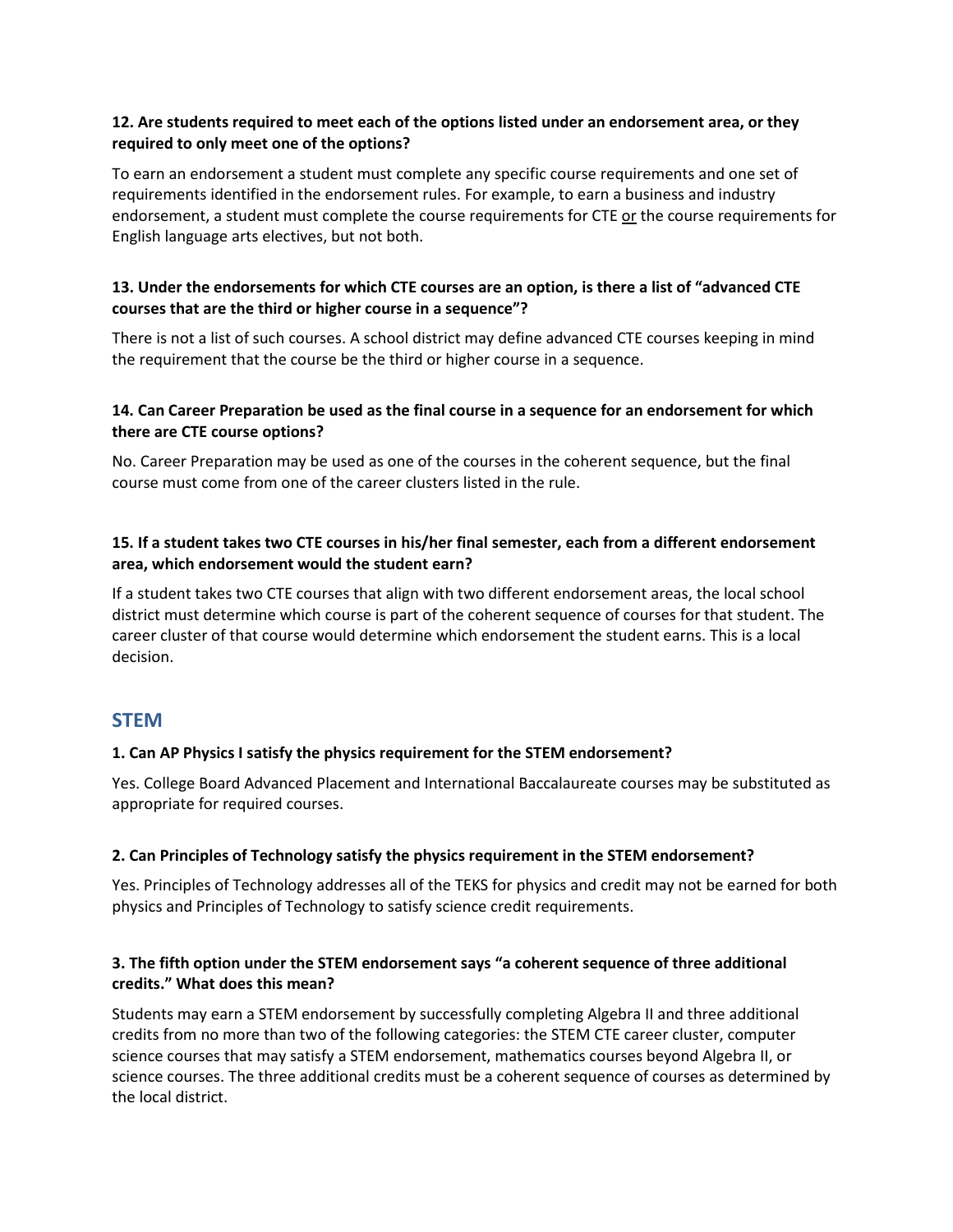### **4. Which science courses may satisfy the science option under the STEM endorsement?**

The list of science courses that may satisfy a STEM endorsement are identified in TAC §74.13(e)(5).

#### **5. Why is there a discrepancy between the number of courses required to earn a math STEM endorsement and the number of courses required to earn a science STEM endorsement?**

There is not a discrepancy in the number of courses. To earn a STEM endorsement in mathematics, a student must successfully complete a total of five courses: Algebra I, Geometry, Algebra II, and two additional math courses for which Algebra II is a prerequisite. To earn a STEM endorsement in science, a student must successfully complete a total of five courses: biology, chemistry, physics, and two additional science courses.

## **Business and Industry**

**If a student on a business and industry endorsement program chooses a computer programming language to meet the foundation program Languages Other Than English (LOTE) requirement, will these courses satisfy both the LOTE requirement and the endorsement requirement under the Information Technology career cluster?**

No. The computer programming courses that are part of CTE are not options for satisfying the LOTE requirement. The only courses that are currently approved to satisfy the LOTE requirement are Computer Science I, II, and III. These courses may satisfy the LOTE requirement and may count toward a STEM endorsement, but not a business and industry endorsement. A student must still earn a total of 26 credits to graduate on the Foundation High School Program with an endorsement.

# **Public Services**

**May a student seeking a public services endorsement who is taking a sequence of courses in the Human Services career cluster use a course from another career cluster as part of the coherent sequence of courses?** 

Yes. A coherent sequence of courses may include courses from any CTE career cluster provided that the final course in the sequence is obtained from one of the CTE career clusters identified under the public services endorsement. Districts must determine locally that courses from different career clusters create a coherent sequence of courses.

# **Arts and Humanities**

## **1. Is it permissible to substitute an additional arts and humanities course for the fourth science requirement if the student is pursuing an arts and humanities endorsement?**

A student pursuing an arts and humanities endorsement who has the written permission of the student's parent may substitute an English language arts course, a social studies course, a LOTE course, or a fine arts course for the additional science credit required to earn an endorsement.